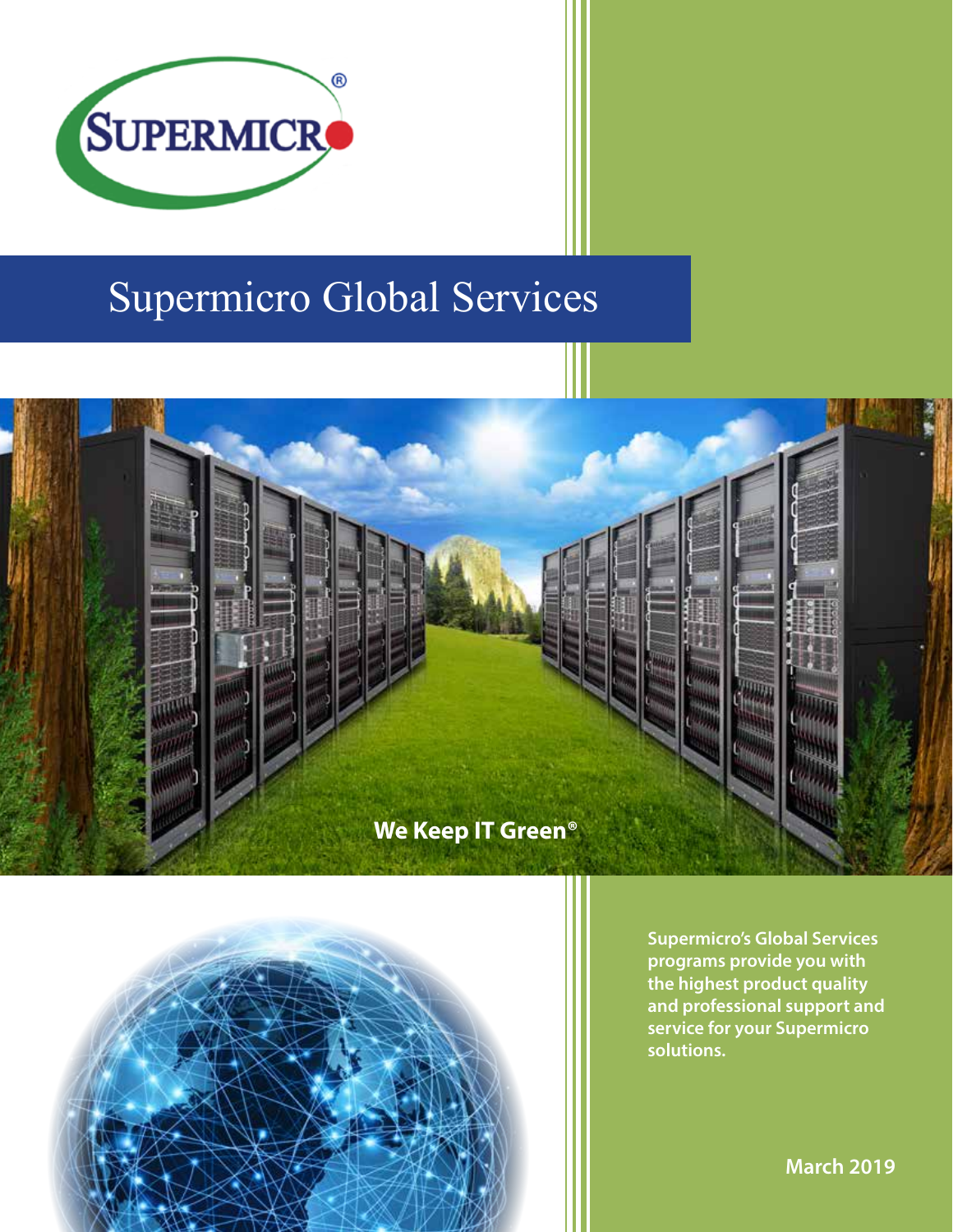

# **Overview**

As a leading provider of Building Block Solutions® for Data Centers, Supermicro is the premier choice for your professional service needs, offering global coverage and highly efficient, on-time responsiveness to meet your hardware maintenance challenges. With Supermicro Global Services, you can count on results in the following areas:

- **• Flexible and customizable service level agreements (SLA)**
- **• Highly efficient support systems and processes**
- **• Direct access to a technical account manager, field service engineers, and support operation management**
- **• Live, domestic call-center responses**
- **• Single point of contact for support in a multi-vendor environment**
- **• Highly cost-effective service programs**

Supermicro's focus is to ensure that you protect your hardware investment by maintaining maximum uptime. We promise each customer professional levels of responsiveness, accountability, collaboration, and quality.

# **Services Benefits**

Your infrastructure is the essential foundation of your business, so Supermicro Global Service is committed to delivering timely resolution. The benefits to your company include the following:

- Increased business productivity and improved uptime
- Increased return on your IT investment
- Onsite support
- High-quality support backed by Supermicro
- Reliable response times and predictable repair times
- More effective IT resource planning and enhanced staff productivity
- Support tailored to your processes
- Dedicated technical account manager

## **Services Feature Highlights**

Whether your business needs basic warranty service or more comprehensive or premium services, Supermicro offers the following conveniences:

| Choice of coverage windows                                                       | Upfront audit                                            |
|----------------------------------------------------------------------------------|----------------------------------------------------------|
| Choice of response times or call-to-repair<br>times (for eligible products only) | Access to electronic support information<br>and services |
| Work to completion                                                               | Preventative maintenance                                 |
| Remote problem diagnosis and support                                             | Digital media retention                                  |
| Onsite hardware support                                                          | Call-to-repair time commitments                          |
| Materials and spare parts                                                        | Enhanced parts inventory management                      |
| <b>Escalation management</b>                                                     |                                                          |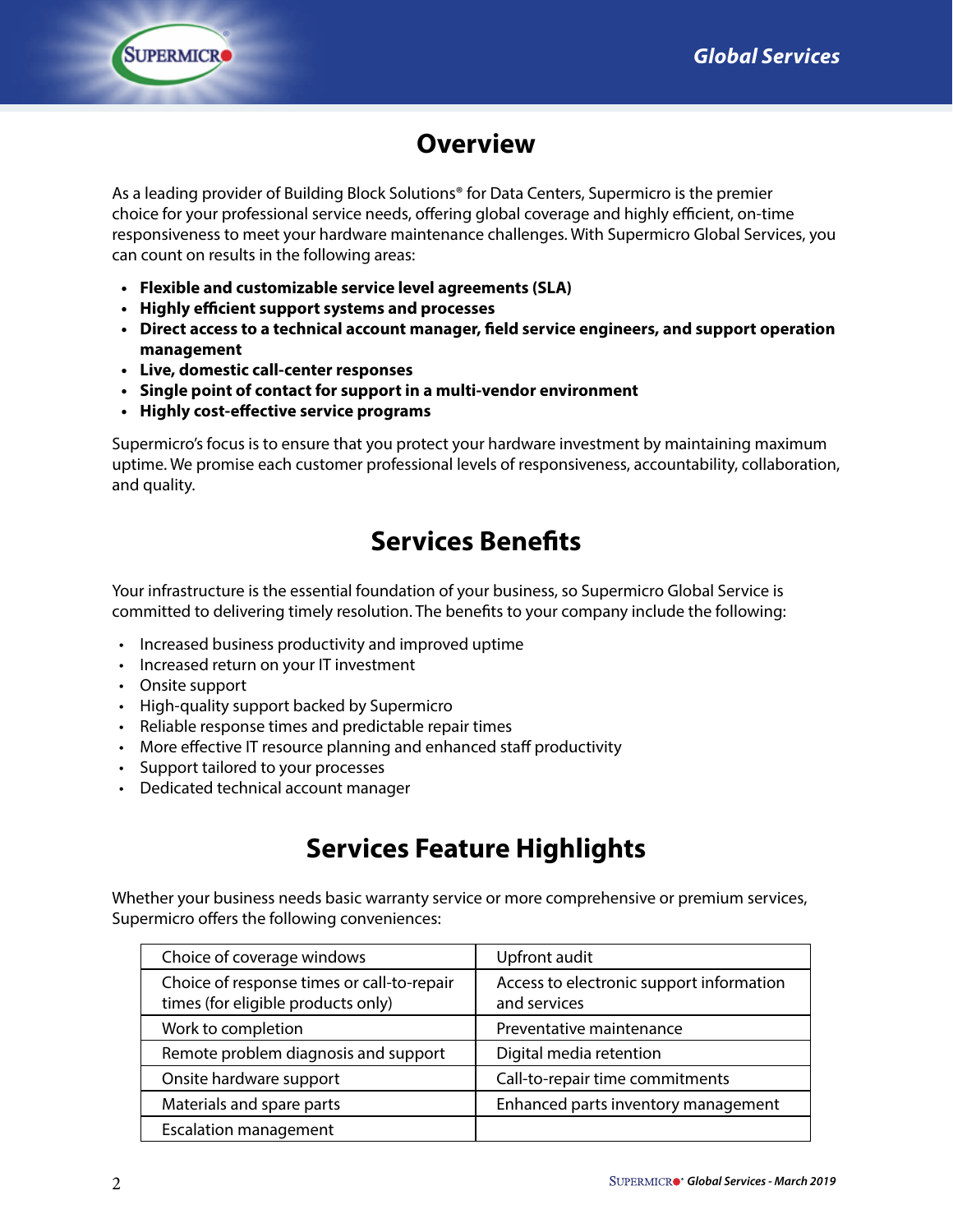### **Services Workflow**

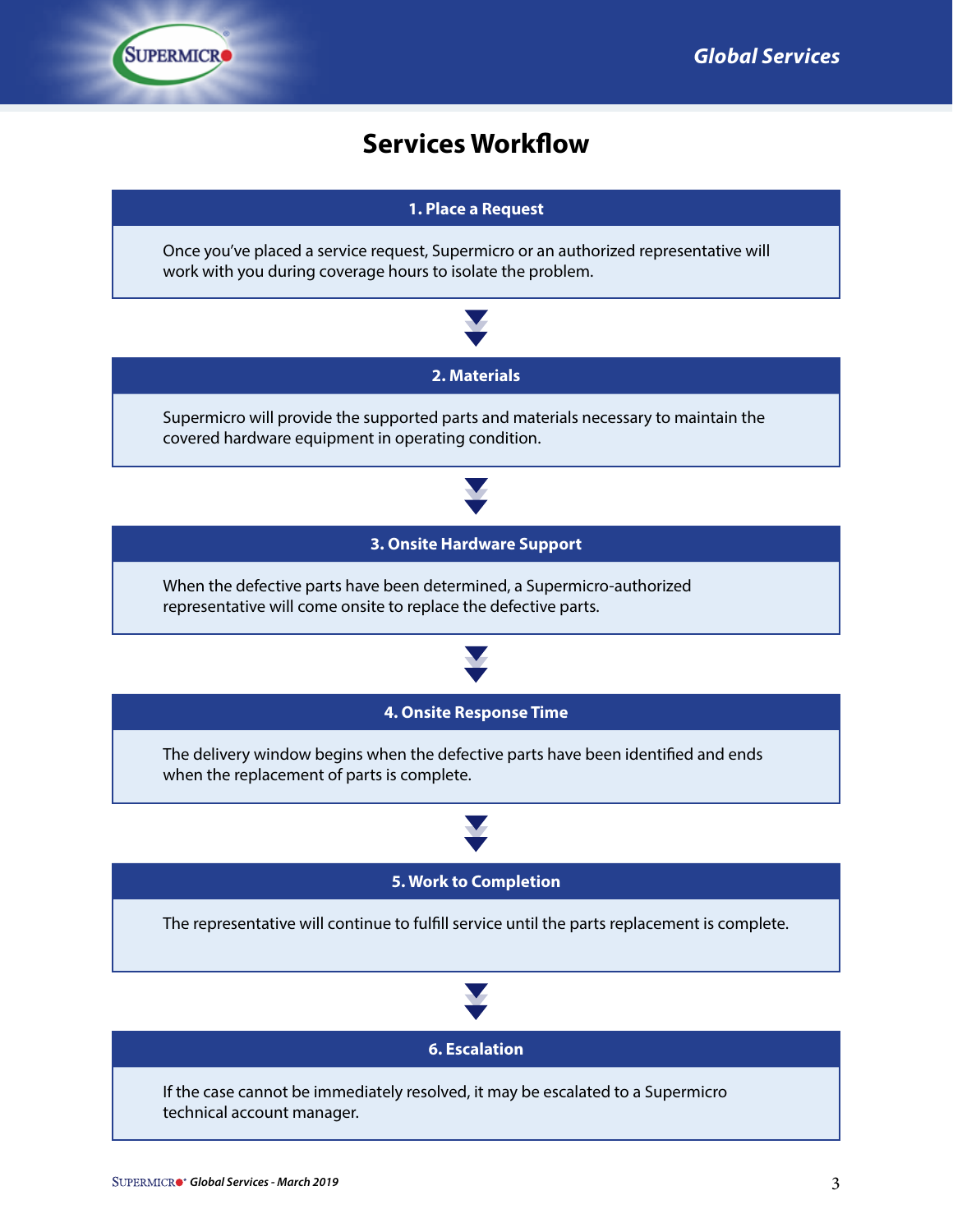

# **Services Levels**

Our different levels of services are presented in the table below. If the basic warranty included with your system does not quite fit your needs, inquire today about adding a Global Services plan to your purchase.

|                                                               | <b>Bronze</b>                                           | <b>Silver</b>                                           | Gold                                                                         | <b>Platinum</b>                                                                 |
|---------------------------------------------------------------|---------------------------------------------------------|---------------------------------------------------------|------------------------------------------------------------------------------|---------------------------------------------------------------------------------|
| Code*                                                         | <b>SMSAD<sub>x</sub></b>                                | <b>OSNBDx</b>                                           | OS4HR <sub>x</sub>                                                           | <b>OSPLTx</b>                                                                   |
| Response<br><b>SLA</b>                                        | 3 Business Days                                         | <b>Next Business Day</b>                                | 4 Hours                                                                      | Customizable                                                                    |
| <b>Parts</b>                                                  | Dedicated based on<br>service-level<br>agreement        | Dedicated based on<br>service-level<br>agreement        | <b>High availability</b><br>Dedicated based on<br>service-level<br>agreement | <b>Highest availability</b><br>Dedicated based on<br>service-level<br>agreement |
| <b>Parts</b><br><b>Logistics</b>                              | 2-way shipping                                          | 2-way shipping                                          | 2-way shipping                                                               | 2-way shipping                                                                  |
| <b>Help Desk</b>                                              | Monday - Friday<br>9am-5pm local<br>(Excludes holidays) | Monday - Friday<br>9am-5pm local<br>(Excludes holidays) | 24/7/365                                                                     | 24/7/365                                                                        |
| <b>Service</b><br><b>Portal</b>                               | Yes                                                     | Yes                                                     | Yes                                                                          | Yes                                                                             |
| <b>Field</b><br><b>Engineers</b>                              | <b>No</b>                                               | Yes                                                     | Yes                                                                          | Yes                                                                             |
| <b>TAM</b><br>(Technical<br><b>Account</b><br><b>Manager)</b> | <b>No</b>                                               | Yes                                                     | Yes                                                                          | Yes                                                                             |
| <b>Operational</b><br>Report                                  | <b>None</b>                                             | Upon request                                            | Monthly                                                                      | Monthly                                                                         |

*\* - "x" indicates the duration in years*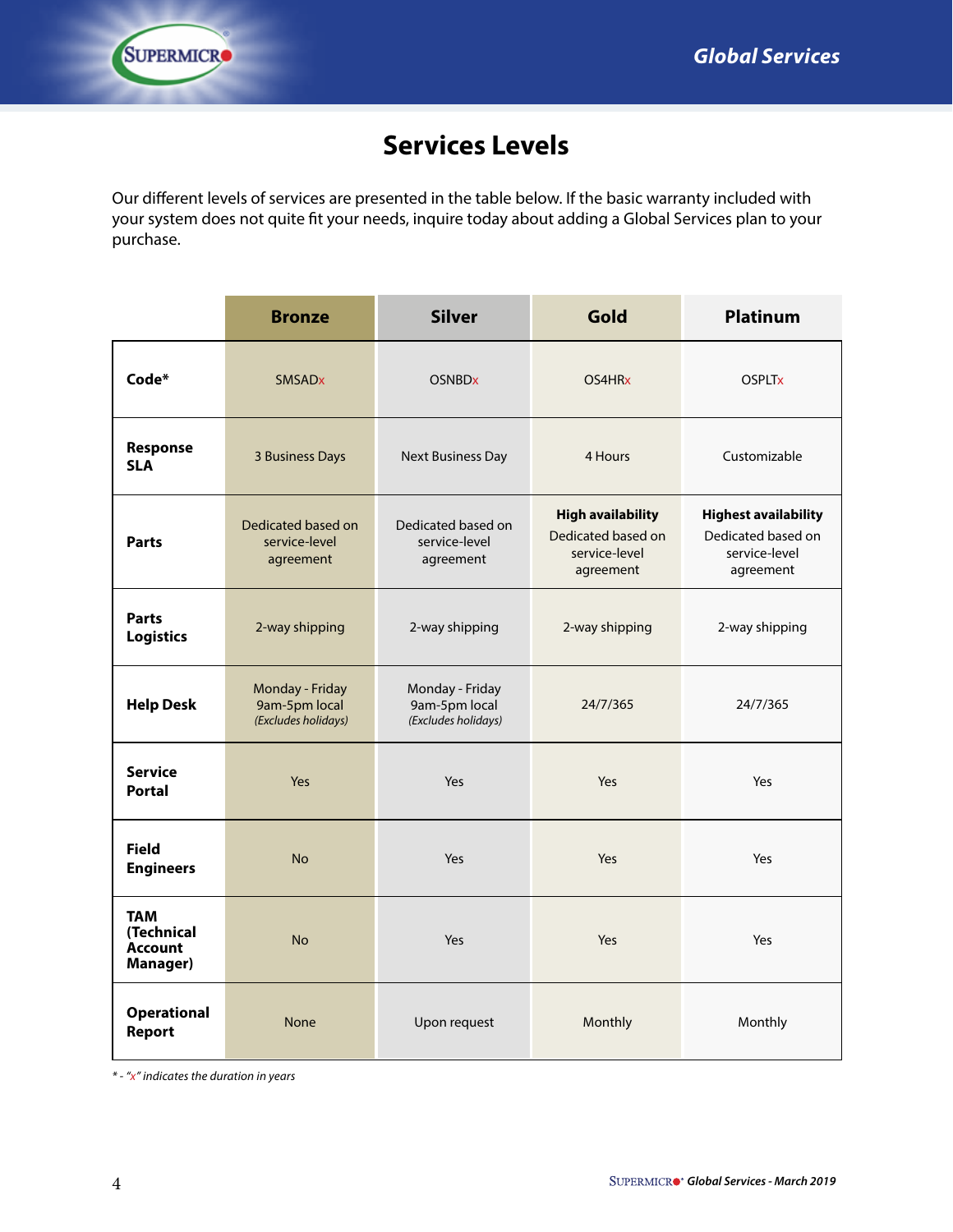## **Supermicro Integration Services**

Supermicro can be your partner in planning and executing build-outs or migrations. We perform the detailed planning necessary to meet your company's long-term IT architecture and roadmap. We define the requirements for the installation, upgrade, or complete migration, identify service requirements, create a project plan and design including element identification, assist with proof of concept including kickoff between vendors, create and execute design verification tests, develop and conduct training, provide technical documentation, and transfer knowledge.

| <b>ASSESS</b>                      | <b>PLAN &amp;</b><br><b>DESIGN</b>   | <b>IMPLEMENT</b>                                 | <b>OPTIMIZE</b>                           | <b>TRAIN</b>                          |
|------------------------------------|--------------------------------------|--------------------------------------------------|-------------------------------------------|---------------------------------------|
| Application<br>Requirements        | <b>Platform Selection</b>            | <b>Hardware Validation</b>                       | Hardware<br>Optimization                  | Documentation                         |
| Platform<br>Requirements           | Define Hardware<br><b>Type</b>       | Certification                                    | Software<br>Optimization                  | <b>SLA and Support</b><br>Orientation |
| Proof of Concept                   | Power and Space<br>Calculation       | <b>First Article</b>                             | <b>Custom Packaging</b>                   | <b>Web Portal</b>                     |
| Infrastructure<br>Review           | Site, Facility, and<br>Rack Layout   | <b>Firmware Control</b>                          | <b>Order Consolidation</b>                | Hardware Q&A                          |
| <b>SLA Requirements</b>            | <b>Infrastructure Details</b>        | Image Load                                       | <b>Metric Measurement</b>                 | Software Q&A                          |
| Customization<br>Requirements      | Image Control                        | <b>Unattended OS</b><br>Installation             | <b>Field Support</b>                      | <b>Process Review</b>                 |
| Customer<br><b>Operation Model</b> | Complete BOM<br>Review               | Specialized QA                                   | <b>Remote Support</b>                     | Knowledge Transfer                    |
| <b>Export Compliance</b>           | SKU/BOM<br>Identification            | <b>Asset Tagging</b>                             | <b>Global Depot</b>                       | Datacenter Best<br><b>Practices</b>   |
| <b>Global Logistics</b>            | <b>SKU Change</b><br>Management      | <b>Rack Integration</b>                          | <b>Global Help Desk</b>                   |                                       |
| <b>Transition Review</b>           | Value-added taxes<br>and Parts Depot | Onsite Installation<br>and Power Up              | Process and<br>Escalation<br>Optimization |                                       |
| Life-Cycle<br>Expectation          | <b>Custom Branding</b>               | <b>Connect and Test</b><br>Management<br>Console | Preventative<br>Maintenance               |                                       |
|                                    | Timeline and<br>Schedule             |                                                  |                                           |                                       |
|                                    |                                      | Equipment Maintenance, Upgrade, and Refresh      |                                           |                                       |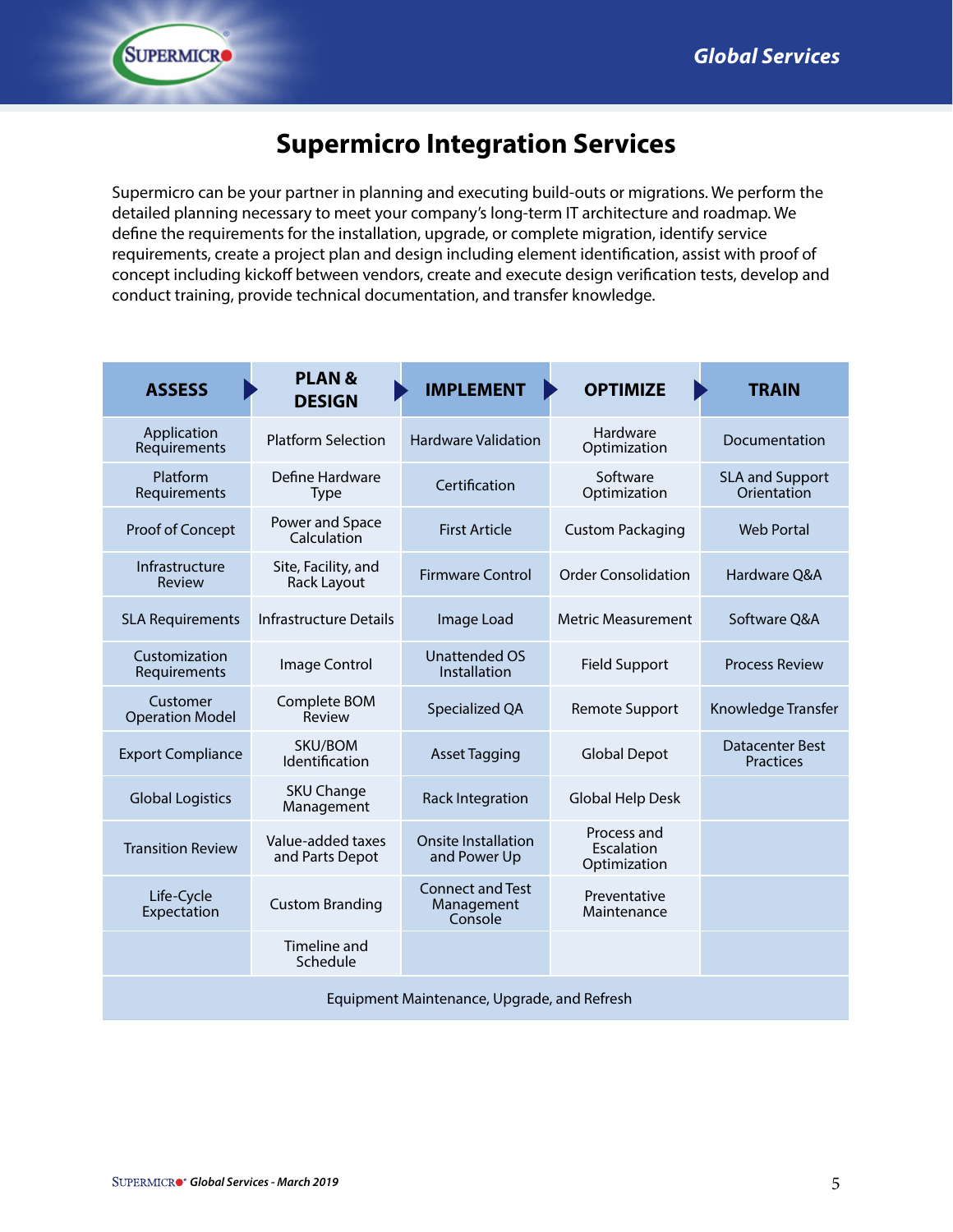# **Services Locations**

| <b>Country</b>        | <b>Americas</b>                                    |
|-----------------------|----------------------------------------------------|
| Argentina             | <b>Most Major Cities</b>                           |
| Barbados, W.I.        | All Major Cities                                   |
| <b>Bolivia</b>        | Cochabamba, Santa Cruz                             |
| Brazil                | Brasilia, and other Major Cities                   |
| Canada                | All Major Cities                                   |
| Chile                 | Santiago, San Antonio, Valparaiso                  |
| Colombia              | <b>Most Major Cities</b>                           |
| Costa Rica            | San Jose                                           |
| Dominican<br>Republic | Santo Domingo                                      |
| Jamaica               | All Major Cities                                   |
| Mexico                | San Pedro, Garza Garcia, Monterey,<br>Villahermosa |
| Panama                | Panama City                                        |
| Peru                  | Lima                                               |
| <b>USA</b>            | <b>Entire Country</b>                              |
| Venezuela             | <b>Most Major Cities</b>                           |

**SUPERMICRO** 

| <b>Country</b> | <b>Asia</b>                           |
|----------------|---------------------------------------|
| Afghanistan    | Kabul                                 |
| Australia      | <b>All Major Cities</b>               |
| China          | <b>Most Major Cities</b>              |
| Guam           | <b>Entire Country</b>                 |
| Hong Kong      | Hong Kong island, Kowloon             |
| India          | <b>Most Major Cities</b>              |
| Indonesia      | <b>Most Major Cities</b>              |
| Japan          | <b>All Major Cities</b>               |
| Malaysia       | Kuala Lumpur, Penang, Cyberjaya       |
| New Zealand    | <b>Entire Country</b>                 |
| Pakistan       | Karachi                               |
| Philippines    | <b>Most Major Cities</b>              |
| Singapore      | Singapore                             |
| South Korea    | Seoul                                 |
| Sri Lanka      | Colombo Metropolitan Area             |
| Taiwan (R.O.C) | All Major Cities                      |
| Thailand       | Bangkok, Hatyai, Songkhla             |
| Vietnam        | Ho Chi Minh City, Hanoi, Da Nang City |

| <b>Country</b>  | <b>EMEA</b>                  |
|-----------------|------------------------------|
| Austria         | All Major Cities             |
| <b>Bahrain</b>  | <b>Most Major Cities</b>     |
| <b>Belarus</b>  | Minsk, Gomel                 |
| Belgium         | <b>Entire Country</b>        |
| <b>Bulgaria</b> | Sofia and other Major Cities |
| Czech Republic  | <b>Most Major Cities</b>     |
| Denmark         | <b>Most Major Cities</b>     |
| Egypt           | <b>Most Major Cities</b>     |
| Finland         | Most Major Southern Cities   |
| France          | <b>All Cities</b>            |
| Germany         | <b>All Major Cities</b>      |
| Greece          | All Major Cities             |
| Hungary         | <b>Budapest</b>              |
| Ireland         | <b>All Major Cities</b>      |
| <b>Israel</b>   | <b>All Major Cities</b>      |
| Italy           | All Major Cities             |
| Jordan          | Amman                        |
| Luxembourg      | Luxembourg                   |
| Malta           | Malta and Gozo               |
| Netherlands     | <b>Entire Country</b>        |
| Poland          | <b>Most Major Cities</b>     |
| Portugal        | <b>Most Major Cities</b>     |
| Romania         | <b>Most Major Cities</b>     |
| Russia          | Moscow                       |
| Saudi Arabia    | <b>Most Major Cities</b>     |
| Sengal          | Dakar, Senegal, Mali         |
| Slovenia        | Ljubljana                    |
| South Africa    | All Major Cities             |
| Spain           | <b>All Major Cities</b>      |
| Sweden          | Most Major Southern Cities   |
| Switzerland     | <b>All Major Cities</b>      |
| Turkey          | <b>Most Major Cities</b>     |
| <b>UAE</b>      | Dubai, RAK                   |
| UK              | <b>Entire Country</b>        |

Supermicro Onsite Service & Support is available throughout North America. Service locations outside of North America are subject to review on a case-by-case basis. For more information including service limitations please contact your Supermicro sales representative or visit www.supermicro.com/support.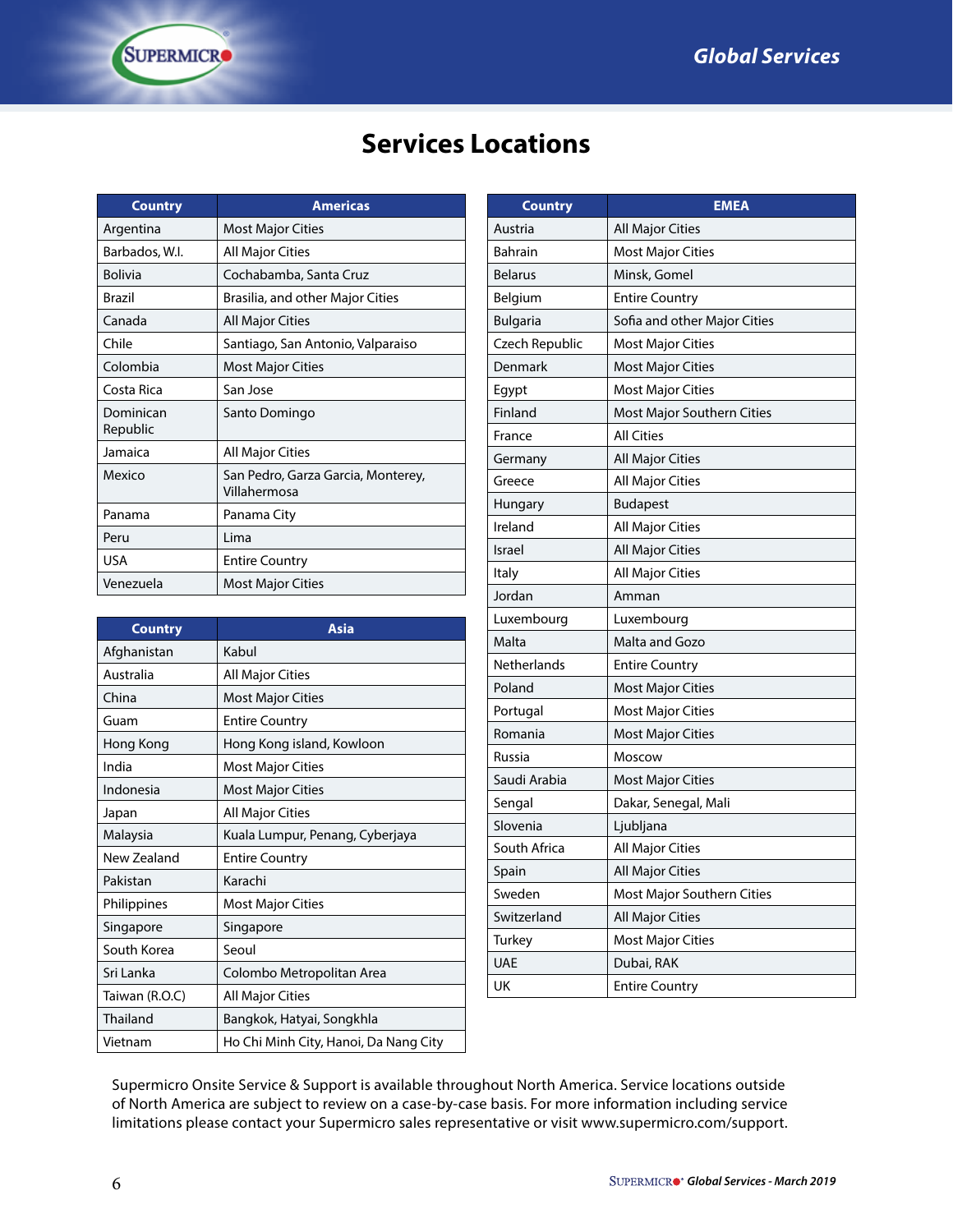

# **Frequently Asked Questions**

#### **1. Who is eligible?**

To qualify for service, your purchase must consist of a complete Supermicro server with CPU, memory, and hard drives all provided by Supermicro and integrated at Supermicro.

#### **2. How do I determine what service level is best for my operation?**

Generally, our service levels are based on your own service-level agreement. You will need to consider your own needs and what, in your judgment, is the best balance between those needs and your budget. Our Platinum-level package, for example, is best geared toward those with mission-critical applications who cannot afford downtime. Our Bronze-level package, in contrast, may be suited to cloud service providers whose software will already provide high availability even during downtimes.

#### **3. How much will the service cost?**

Our service price depends on several factors:

1) Type and number of systems covered

- 2) Duration
- 3) Service level
- 4) Additional add-on features

Please contact your Supermicro sales representative with this information for an up-to-date quote.

#### **4. I have already made a complete system purchase. How can I integrate a new service plan onto it?**

To add a service plan, contact your Supermicro sales representative or Supermicro Global Services directly via the contact information found below.

#### **5. Can I buy a service package with a duration of longer than three years?**

This would depend on the life cycles of the particular systems in question. Generally, X10 and embedded products currently allow for longer life cycles, but you will need to check with your Supermicro sales representative for the terms of your specific case.

### **Contact Information**

#### **Email**

onsiteservice@supermicro.com

**24/7 Telephone** Toll-free (866)599-3226